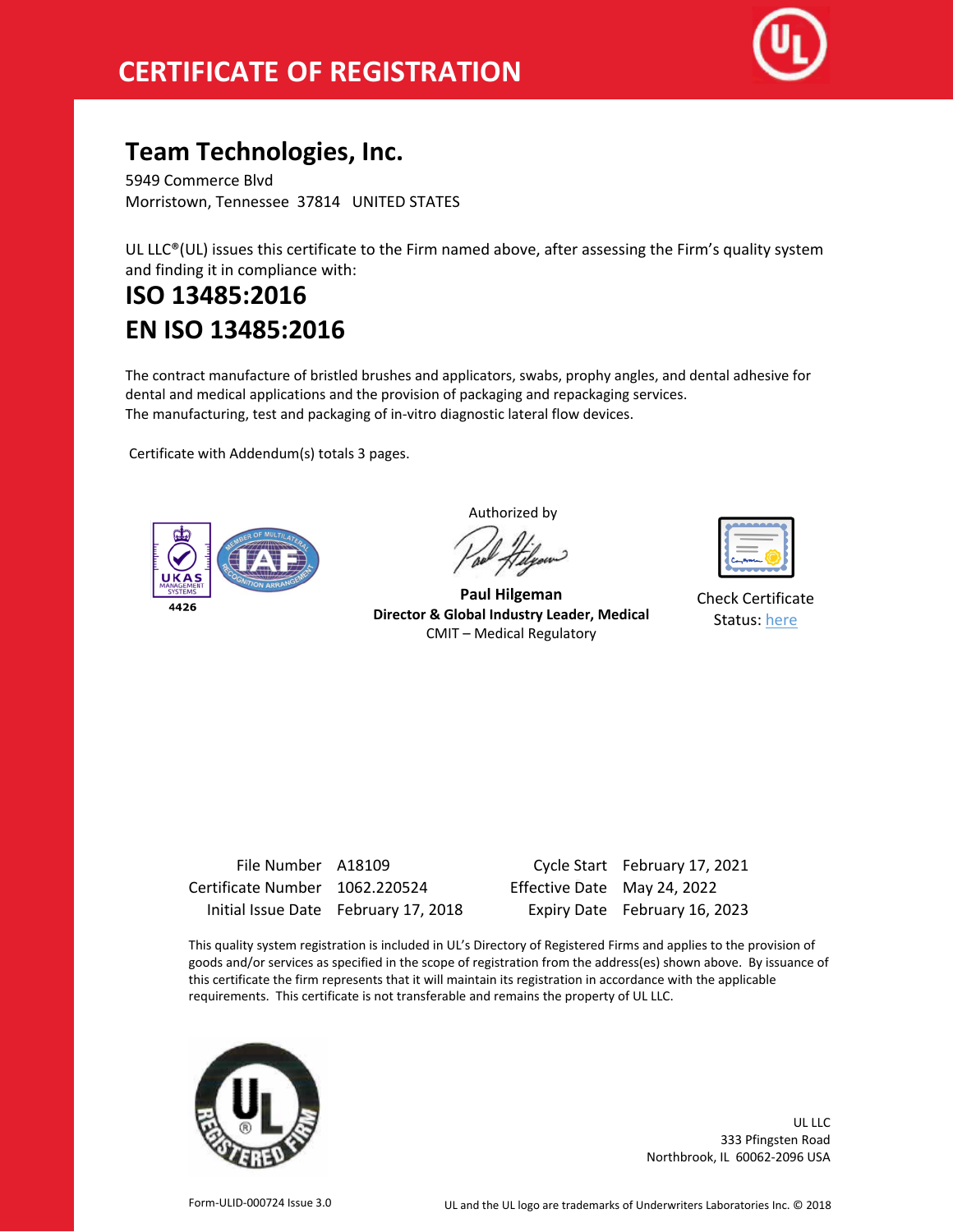# **CERTIFICATE OF REGISTRATION**



### **Team Technologies, Inc.**

5949 Commerce Blvd Morristown, Tennessee 37814 UNITED STATES

Addendum 1

#### **1-1**

**Team Technologies, Inc. Plant 1, 5949 Commerce Blvd. Morristown, Tennessee 37814 UNITED STATES** Performing: Management, quality assurance, regulatory affairs, manufacturing of toothbrushes, brushing heads, sleeving, molding and assembly.

#### **1-2**

**Team Technologies, Inc. Plant 2, 6020 Hunter Road Morristown, Tennessee 37814 UNITED STATES** Performing: Manufacturing of denture adhesive. The manufacturing, testing and packaging of Lateral Flow devices.

#### **1-3**

**Team Technologies, Inc. Plant 3, 6005 Erie Court**

**Morristown, Tennessee 37814 UNITED STATES**

Performing: Manufacturing of medical brushes for hospital use, cytology brushes, adsorbent tip applicator, liquid medicine dispenser/applicator.

#### **1-4**

**Team Technologies, Inc. Plant 4, 6006 Superior Court Morristown, Tennessee 37814 UNITED STATES**

Performing: Manufacturing of medical swabs and dental prophy angles. Processing of suction swabs, provision of kitting/packing and re-packing services, shipping, receiving and warehouse.

| File Number A18109             |                                      |                             | Cycle Start February 17, 2021 |
|--------------------------------|--------------------------------------|-----------------------------|-------------------------------|
| Certificate Number 1062.220524 |                                      | Effective Date May 24, 2022 |                               |
|                                | Initial Issue Date February 17, 2018 |                             | Expiry Date February 16, 2023 |

This quality system registration is included in UL's Directory of Registered Firms and applies to the provision of goods and/or services as specified in the scope of registration from the address(es) shown above. By issuance of this certificate the firm represents that it will maintain its registration in accordance with the applicable requirements. This certificate is not transferable and remains the property of UL LLC.



UL LLC 333 Pfingsten Road Northbrook, IL 60062-2096 USA